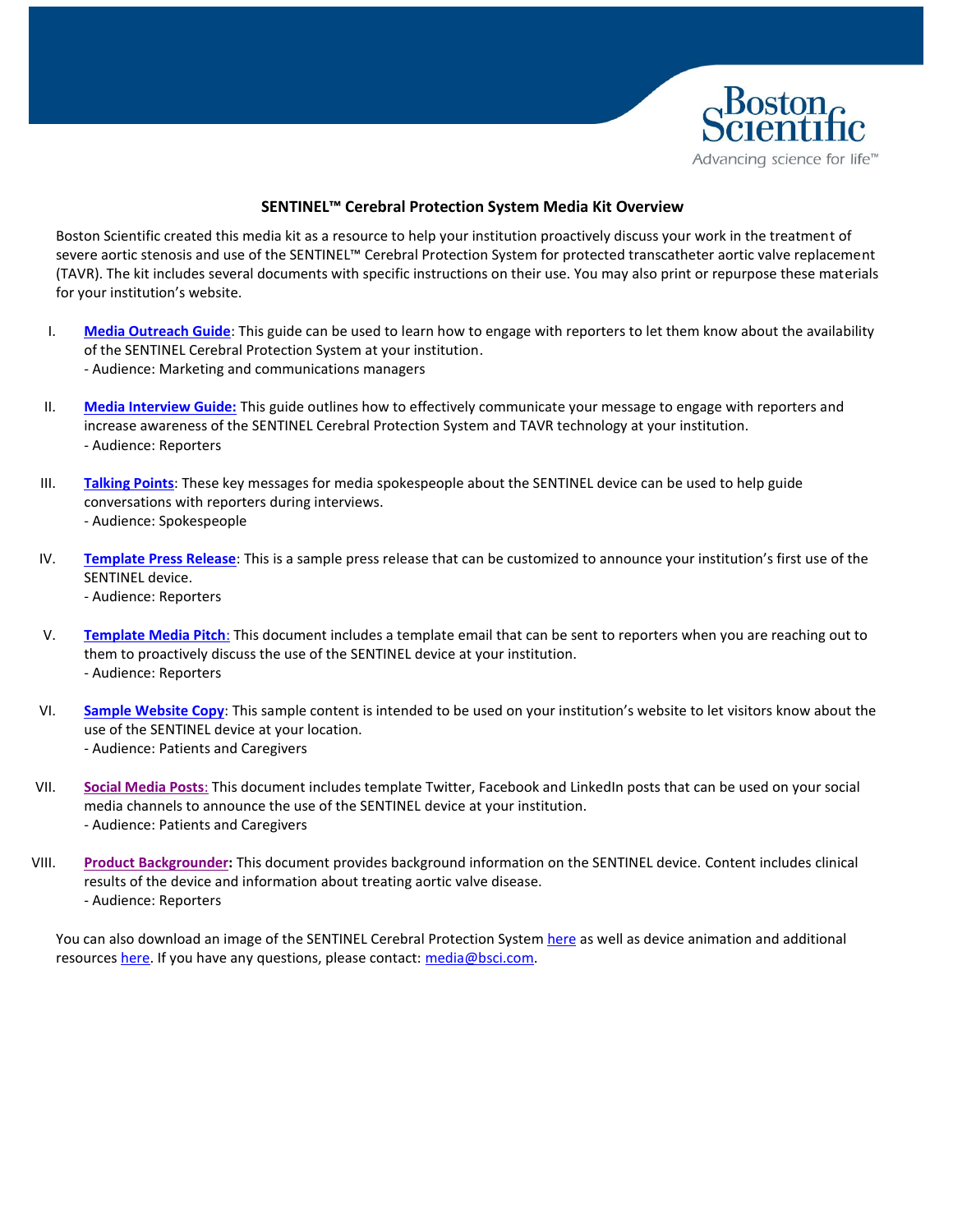

#### *I. Media Outreach Guide*

#### <span id="page-1-0"></span>**Media Outreach: Getting Started**

There are several steps you can take to help increase awareness of the treatment of severe aortic stenosis and use of the SENTINEL™ Cerebral Protection System at your facility. Below are some tips for contacting reporters who may be interested in writing about the hospital, patients and treatment options.

#### **When to Reach Out to Reporters**

- When your practice has news such as a new procedure or product you offer to patients, such as the SENTINEL device.
	- $\circ$  Reporters are often most interested in a story when you can put them in contact with local patients who can make the story come alive by providing interesting or unique perspectives. Please consult with your privacy team about obtaining patient consent before sharing the patient's name with a reporter.
- To build upon or piggy-back on national news or other trends receiving media coverage, such as the trend of transcatheter aortic valve replacement (TAVR) as a minimally-invasive option for those with severe aortic stenosis. If a story is popular in the national news, local reporters are often looking to cover how the news affects people in the local area.

#### **How to Identify the Right Reporters**

- Target a list of media contacts at your local print and online newspapers, TV and radio stations and update it periodically.
	- $\circ$  Include such information as the reporter's beat (i.e., topics he/she typically covers). Medical, health and science editors/reporters and feature editors/reporters are typically most interested in healthcare stories.
	- $\circ$  If you cannot reach the editor or reporter, call the general number and ask for the assignment editor who will direct you to the best contact for the story angle.
- The best way to identify local reporters is to follow the news. Watch local TV, listen to the radio and read the local newspaper to identify the reporters who cover the kind of medical stories most relevant to your practice and your patients.
- Do online research. Nearly all newspapers, television and radio stations have a website with general contact information.
- Twitter can also be a great resource. Many journalists will either have an e-mail listed or a link to a website where their contact information can be found.

#### **Tools You Can Use to Contact Reporters**

- Press Release
	- o Press releases can be sent to local media contacts or distributed via a news service, also known as a wire, to a wider list of reporters who review them to obtain story ideas.
	- $\circ$  To reach a specific reporter directly, the best way to distribute a press release is via email so you can reach the reporter as quickly as possible.
- Pitch Email
	- o A pitch email is targeted to a specific media contact and offers news or a story idea tailored to the reporter's interests, media outlet and its audience.

#### **Additional Tips**

- Call the reporter within a day of sending the press release or pitch email to gauge their interest level.
- If you email information to a reporter, don't send an attachment unless the reporter has requested it.
- Be persistent, but polite. If a reporter declines your story, ask them if it's okay for you to stay in touch in case anything changes.
- Consider timing media outreach until after first patient is discharged, to ensure positive clinical outcomes.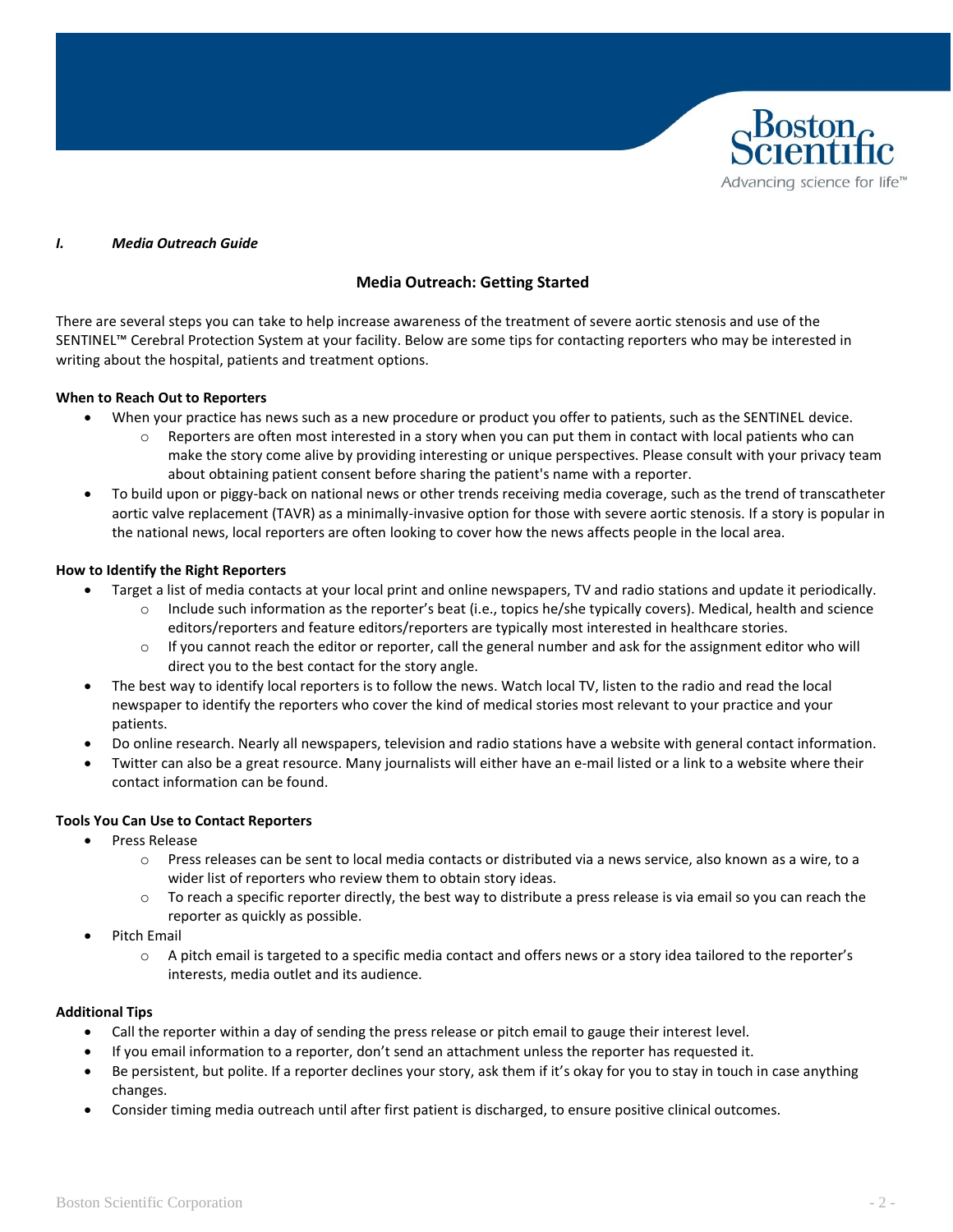

#### <span id="page-2-0"></span>*II.* **Media Interview Guide**

#### **Media Outreach: Preparing for a Media Interview**

Media interviews are usually quick, which means there is a short window of time to deliver information. Below you will find helpful ideas to ensure your spokesperson gets your message across when speaking with the media about the SENTINEL™ Cerebral Protection System.

#### **Delivering Your Message**

Take Control

• Know what you want to accomplish in the interview and take control. Don't wait for the reporter to guide you through your story. Deliver your messages early and often. Use bridges to get back to the points you want to make.

Use Flags

• Phrases such as "What's most important…" and "The key thing is…" and "There are three critical factors…" signal to the audience that you're about to say something important.

Build Bridges

• Building bridges is one of the most important interview techniques. Often a reporter will ask you a question that may not allow you to dive right into your message. Don't just answer his or her question; find a way to go beyond the answer to your message.

Turn negatives into POSITIVES

• If the reporter asks you a negative question, don't be defensive and don't repeat the negative question as part of your response. Address the negative with your perspective – and then bridge to a message. Always end on a positive note.

\*Please note – NOTHING is off the record

#### **Ways to Bridge**

#### • **ADDRESS the Immediate Question**

- (Without echoing negative language)
	- o *"Not at all…"*
	- o *"On the contrary…"*
	- o *"I wouldn't phrase it that way…"*
	- o *"That hasn't been my/our experience…"*

#### • **BRIDGE to a Key Message**

- o *"…but what I can tell you is…"*
- o *"…the important issue here is…"*
- o *"…the point I want to get across is…"*
- o *"…the most important thing to note is…"*
- o *"…the answer to the question I think you're asking is…"*
- **DELIVER the Key Message**
	- o Bridging can also be used to provide additional information
		- *"You're absolutely right to say that, but there's another aspect to this that people may not realize…*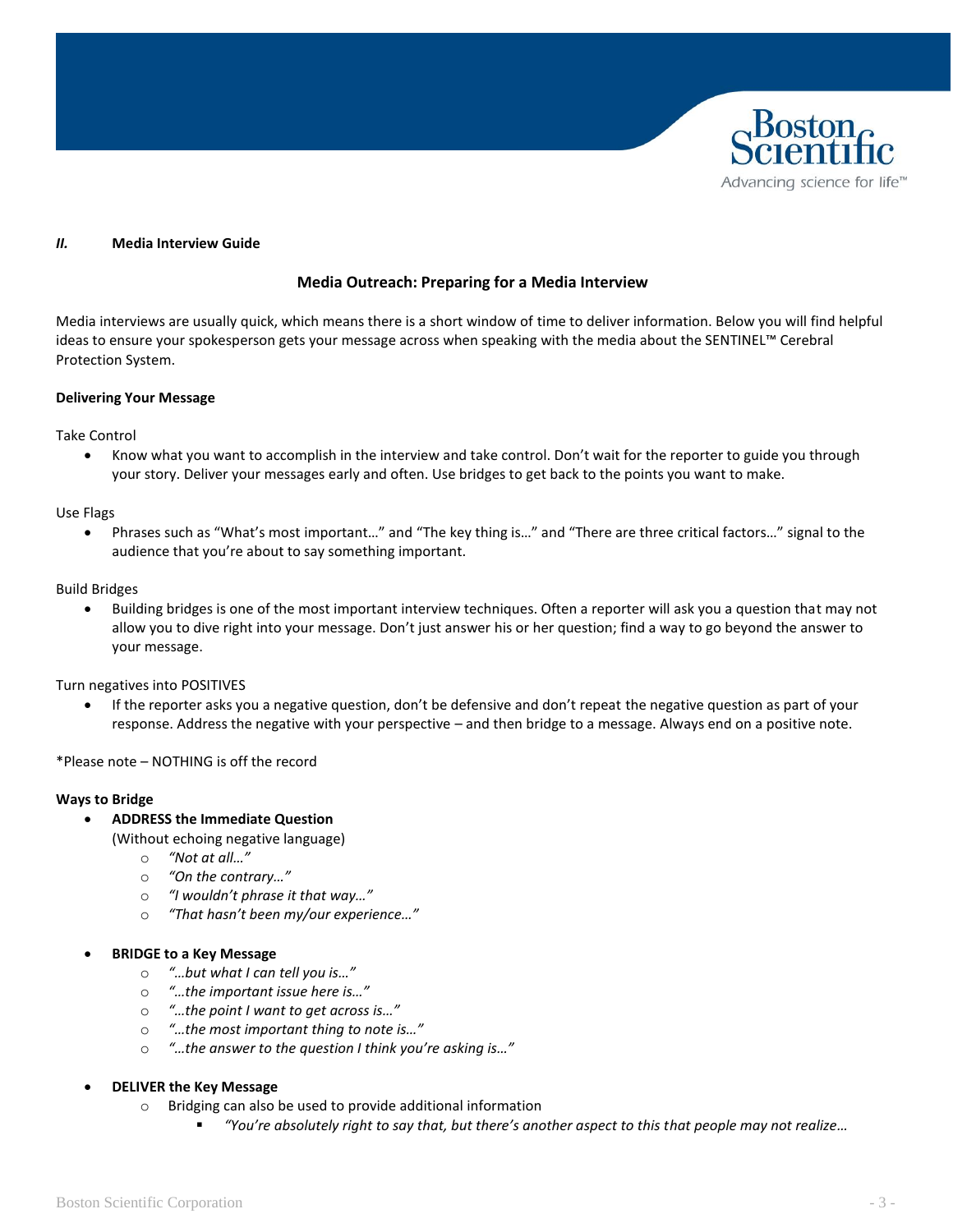

#### <span id="page-3-0"></span>*III. Talking Points*

#### **Talking Points**

The **primary points** that should be communicated in interviews around TAVR or the SENTINEL™ Device:

#### **1. Aortic valve stenosis affects 7% of all people over the age of 65.<sup>1</sup>**

- a) Severe aortic stenosis is the significant narrowing of the aortic valve opening. Over time, the valve leaflets can become stiff, reducing their ability to fully open and close. When this happens, your heart needs to work harder to move blood throughout the body.<sup>2</sup>
- b) The symptoms most frequently associated with severe aortic stenosis include: shortness of breath; chest pain, pressure, or tightness; fatigue; feeling lightheaded or dizzy; difficulty when exercising or completing day-to-day activities. <sup>3</sup>
- c) The only effective treatment is to replace the aortic valve. Left untreated, severe aortic stenosis can eventually lead to heart failure, severe infection and even death.<sup>3</sup>
- **2. The SENTINEL device is the first and only commercially available device in the U.S. offering protected TAVR – proven embolic protection against the risk of TAVR-related stroke.**
	- a. Stroke is a devastating and unpredictable occurrence, and one of the biggest concerns of any patient and physician.
	- b. While transcatheter aortic valve replacement (TAVR) a minimally invasive procedure to replace the diseased aortic valve – is now comparable with surgical alternatives in terms of effectiveness and safety, there is still a risk that embolic debris can dislodge during the procedure and potentially cause a stroke.
		- i. Stroke rates ranging from 1-9% have been reported across all contemporary TAVR procedures, with an average of 3%. 4-17
	- c. The SENTINEL Cerebral Protection System (CPS) provides protection against stroke by capturing embolic debris dislodged during TAVR before it can reach the brain.
		- i. Clinical evidence shows that cerebral embolic debris is generated in the vast majority of patients undergoing TAVR, regardless of patient risk profile or valve type.<sup>18-20</sup>
		- ii. The SENTINEL IDE showed that 1 in 4 TAVR patients had an average of 25 pieces of debris captured and removed by the SENTINEL device that were visible to the naked eye.<sup>20</sup>
- **3. Clinical trials involving more than 3,500\* patients have demonstrated that the SENTINEL device is safe and effective.**18,21-22
	- a. The SENTINEL device captures and removes cerebral embolic debris in 99% of TAVR patients.<sup>20</sup>
	- b. Studies show a 63% reduction in TAVR-related strokes when SENTINEL Cerebral Protection was used.<sup>20</sup>
	- c. SENTINEL technology has been used to protect thousands of patients worldwide and is the most-studied embolic protection device in its field.
	- d. SENTINEL does not impact cath lab workflow or procedural timing.<sup>20</sup>
		- i. One size accommodates 90% of anatomies
		- ii. 4 minutes median deployment time to place both filters

\* Clinical studies including 3,500 patients, with 2,600 receiving the SENTINEL device

**4. To learn more about the SENTINEL device, visit: [www.bostonscientific.com/sentinel](http://www.bostonscientific.com/sentinel)** or **[www.treattheheart.com](http://www.treattheheart.com/)**.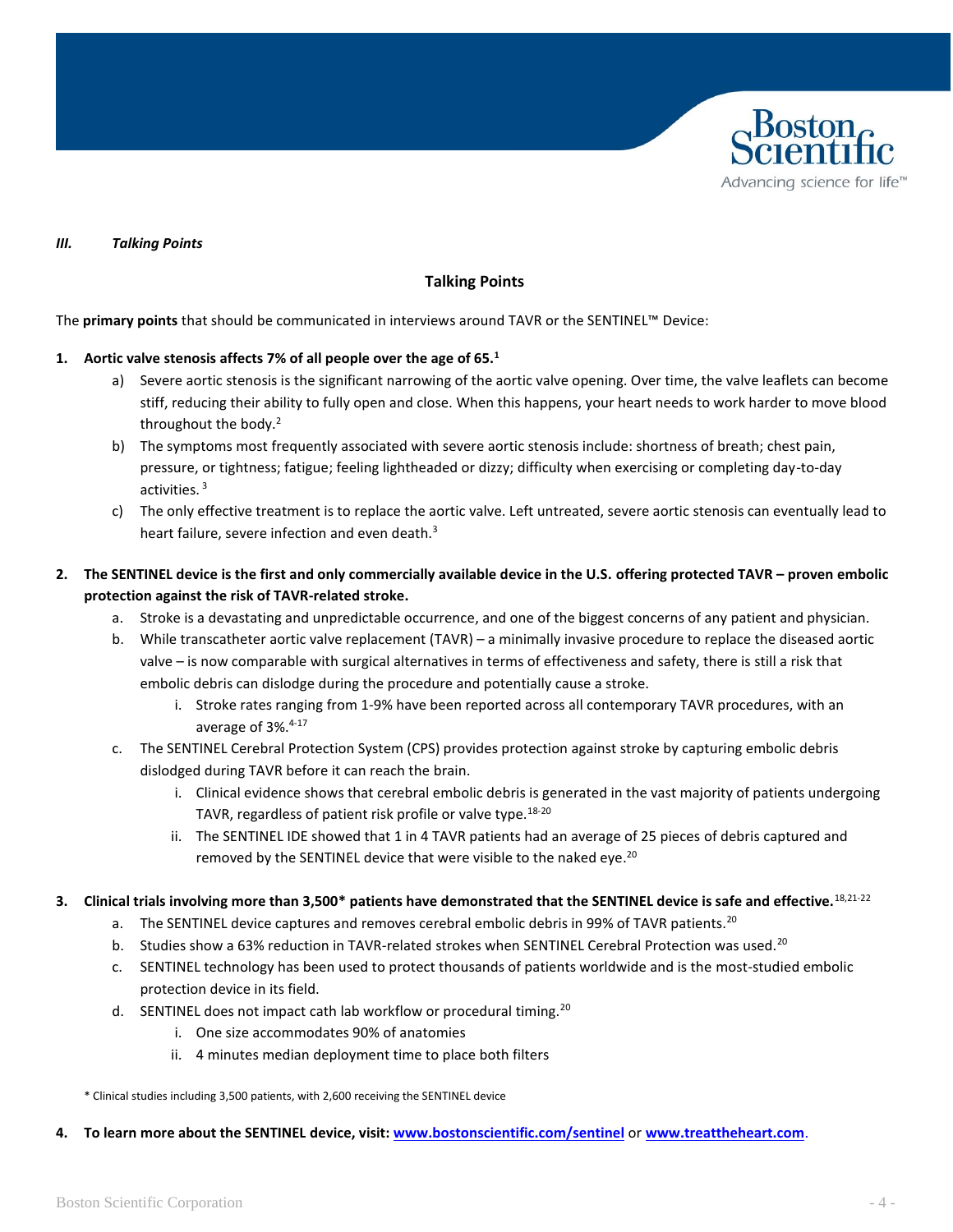

- 1. Arora, et al. Transcatheter Aortic Valve Replacement: Comprehensive Review and Present Status. Tex Heart Inst J. 2017 Feb 1;44(1):29-38. doi: 10.14503/THIJ-16-5852.
- 2. Kurtz, et al. Aortic stenosis: clinical aspects of diagnosis and management, with 10 illustrative case reports from a 25-year experience. Medicine (Baltimore). 2010 Nov;89(6):349-79. doi: 10.1097/MD.0b013e3181fe5648.
- 3. Nishimura RA. Aortic Valve Disease. Circulation. 2002;106:770–772. https://doi.org/10.1161/01.CIR.0000027621.26167.5E.
- 4. Kapadia, et al. Cerebral Embolic Protection During Transcatheter Aortic Valve Replacement. J Am Coll Cardiol. 2017 Jan 31;69(4):367-377. doi: 10.1016/j.jacc.2016.10.023.
- 5. Popma, et al. Transcatheter Aortic-Valve Replacement with a Self-Expanding Valve in Low-Risk Patients. N Engl J Med. 2019 May 2;380(18):1706-1715. doi: 10.1056/NEJMoa1816885.
- 6. Mack, et al. Transcatheter Aortic-Valve Replacement with a Balloon-Expandable Valve in Low-Risk Patients. N Engl J Med. 2019 May 2;380(18):1695-1705. doi: 10.1056/NEJMoa1814052.
- 7. Linke, et al. Treatment of Aortic Stenosis With a Self-Expanding, Resheathable Transcatheter Valve. Circ Cardiovasc Interv. 2018 Feb;11(2):e005206. doi: 10.1161/CIRCINTERVENTIONS.117.005206. (SUPPLEMENT)
- 8. Sondergaard, et al. One-Year Outcomes with a Self-Expanding, Repositionable Transcatheter Heart Valve in Severe Aortic Stenosis Patients: PORTICO-I. J Am Coll Cardiol. 2018 Dec 11;72(23 Pt A):2859-2867. doi: 10.1016/j.jacc.2018.09.014.
- 9. Grube, et al. J Am Coll Cardiol. Clinical Outcomes With a Repositionable Self-Expanding Transcatheter Aortic Valve Prosthesis: The International FORWARD Study. Aug 15;70(7):845-853. doi: 10.1016/j.jacc.2017.06.045.
- 10. Grube E. presented at Euro PCR 2019.
- 11. Thourani, et al.Transcatheter aortic valve replacement versus surgical valve replacement in intermediate-risk patients: a propensity score analysis. Lancet. 2016 May 28;387(10034):2218-25. doi: 10.1016/S0140-6736(16)30073-3.
- 12. Kodali, et al. Early clinical and echocardiographic outcomes after SAPIEN 3 transcatheter aortic valve replacement in inoperable, high-risk and intermediate-risk patients with aortic stenosis. Eur Heart J. 2016 Jul 21;37(28):2252-62. doi: 10.1093/eurheartj/ehw112.
- 13. Meredith, et al. Repositionable percutaneous aortic valve implantation with the LOTUS valve: 30-day and 1-year outcomes in 250 high-risk surgical patients. EuroIntervention. 2017 Sep 20;13(7):788-795. doi: 10.4244/EIJ-D-16-01024.
- 14. Feldman, et al. Effect of Mechanically Expanded vs Self-Expanding Transcatheter Aortic Valve Replacement on Mortality and Major Adverse Clinical Events in High-Risk Patients With Aortic Stenosis: The REPRISE III Randomized Clinical Trial. JAMA. 2018 Jan 2;319(1):27-37. doi: 10.1001/jama.2017.19132.
- 15. Van Mieghem, et al. Use of a Repositionable and Fully Retrievable Aortic Valve in Routine Clinical Practice: The RESPOND Study and RESPOND Extension Cohort. JACC Cardiovasc Interv. 2019 Jan 14;12(1):38-49. doi: 10.1016/j.jcin.2018.10.052.
- 16. Tchétché, et al. 1-Year Outcomes of the CENTERA-EU Trial Assessing a Novel Self-Expanding Transcatheter Heart Valve. JACC Cardiovasc Interv. 2019 Apr 8;12(7):673-680. doi: 10.1016/j.jcin.2019.01.231.
- 17. Thyregod, et al. Transcatheter Versus Surgical Aortic Valve Replacement in Patients With Severe Aortic Valve Stenosis: 1-Year Results From the All-Comers NOTION Randomized Clinical Trial. J Am Coll Cardiol. 2015 May 26;65(20):2184-94. doi: 10.1016/j.jacc.2015.03.014.
- 18. Van Mieghem, et al. Histopathology of embolic debris captured during transcatheter aortic valve replacement. Circulation 2013;127:2194–201.
- 19. Schäfer U. Safety and Efficacy of Protected Cardiac Intervention: Clinical Evidence for Sentinel Cerebral Embolic Protection. Interv Cardio Review. 2017;12(2):128–32.
- 20. SENTINEL IDE Trial. Data presented at SENTINEL FDA Advisory Panel, February 23, 2017.
- 21. Seeger J. Snapshots from Real World High Volume Single Center Experiences with Sentinel Cerebral Embolic Protection During TAVR, University of Ulm, presented at TVT 2018.
- 22. Chakravarty T. Snapshots from Real World High Volume Single Center Experiences with Sentinel Cerebral Embolic Protection During TAVR, Cedars Sinai Medical Center, presented at TVT 2018.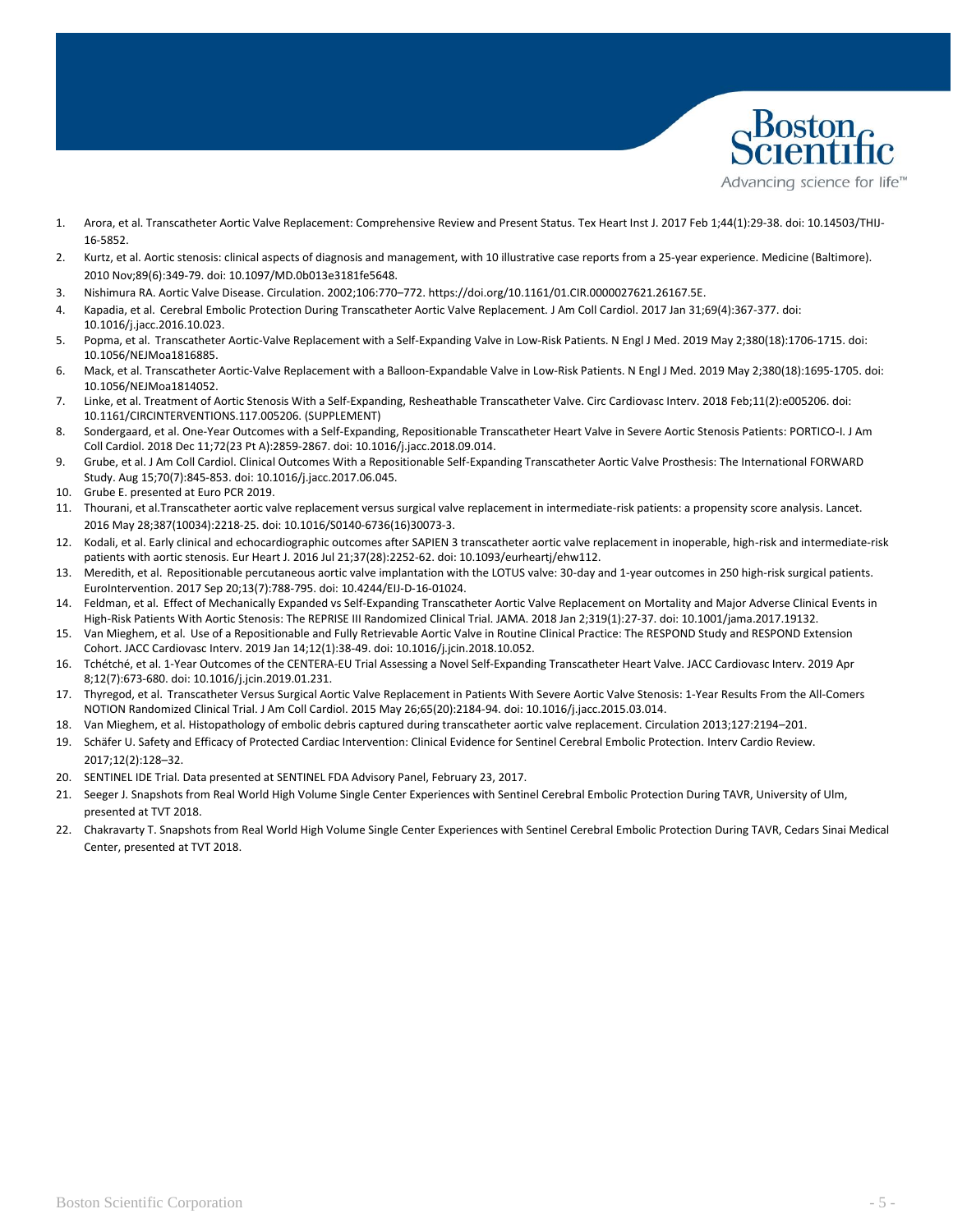# Advancing science for life<sup>™</sup>

#### *IV. Template Press Release*

<span id="page-5-0"></span>**HEADLINE 1: [INSERT FACILITY NAME] Is First in [INSERT CITY/REGION] To Use Device Designed to Reduce Risk of Stroke During Heart Valve Replacement Procedures** 

**OR**

**HEADLINE 2: [INSERT FACILITY NAME] Now Offers Device Designed to Reduce Risk of Stroke during Valve Replacement Procedures** 

**[INSERT CITY], [INSERT STATE], [INSERT MONTH, DAY, YEAR]** – [INSERT TIMING], [INSERT PHYSICIAN NAME] completed a procedure using the SENTINEL™ Cerebral Protection System, a new technology shown to help protect patients from the risk of stroke during a minimally invasive heart valve procedure known as transcatheter aortic valve replacement (TAVR). This is the first time this protected TAVR device was used in [INSERT STATE, CITY OR REGION].

As a non-surgical alternative to replace the aortic valve in patients with aortic stenosis, TAVR can help save lives and significantly improve quality of life. However, like all medical procedures, it may involve risk. During TAVR procedures, embolic debris such as calcium or tissue can break loose, travel through the bloodstream towards the brain and potentially cause neurological and neurocognitive damage. Recent studies have estimated approximately 3%\* of patients experience a clinically-apparent stroke within 30 days of a TAVR procedure. $1-14$ 

The SENTINEL™ Cerebral Protection System filters, captures and removes such debris, and is the only FDA-cleared device to protect the brain against the risk of stroke during TAVR. It has been shown to capture debris flowing toward the brain in 99% of TAVR cases, and to reduce the incidence of strokes by 63% within the first 72 hours of the procedure.<sup>15</sup>

#### **OPTIONAL TEXT:**

[INSTITUTION NAME] is also among the first institutions to offer this protected TAVR technology in conjunction with the new LOTUS *Edge*™ Aortic Valve System for patients with severe aortic stenosis. This technology is the only aortic valve approved by the FDA that is 100 percent repositionable, and its design also minimizes leaking by conforming to the patient's native aortic valve.

#### [INSERT A QUOTE ATTRIBUTED TO YOUR PHYSICIAN. POTENTIAL, SAMPLE QUOTE IS INCLUDED BELOW OR YOU CAN INSERT YOUR OWN QUOTE.]

"The risk of stroke is a reality of the TAVR procedure and the SENTINEL System has been shown to help reduce that risk," said [INSERT PHYSICIAN NAME, TITLE]. "I am proud to have performed the first procedure in [INSERT CITY/REGION] using this device which advances our mission of offering patients the latest medical technologies."

#### **About Aortic Valve Disease**

Aortic valve disease results in dysfunction of the aortic valve, one of the four valves that control the flow of blood in and out of the heart. Aortic valve stenosis is the process of thickening and stiffening in the valve, which can result in an abnormal narrowing of the aortic valve opening and reduction in blood flow. Aortic stenosis is a common problem affecting approximately 7% of all people over age 65.<sup>16</sup> From the onset of severe aortic stenosis symptoms, the average survival rate is 50% at two years and 20% at five years.17-19

For more information on the SENTINEL CPS, please visit [INSERT INSTITUTION WEBSITE].

\*Stroke rates ranging from 1-9% have been reported across all contemporary TAVR procedures.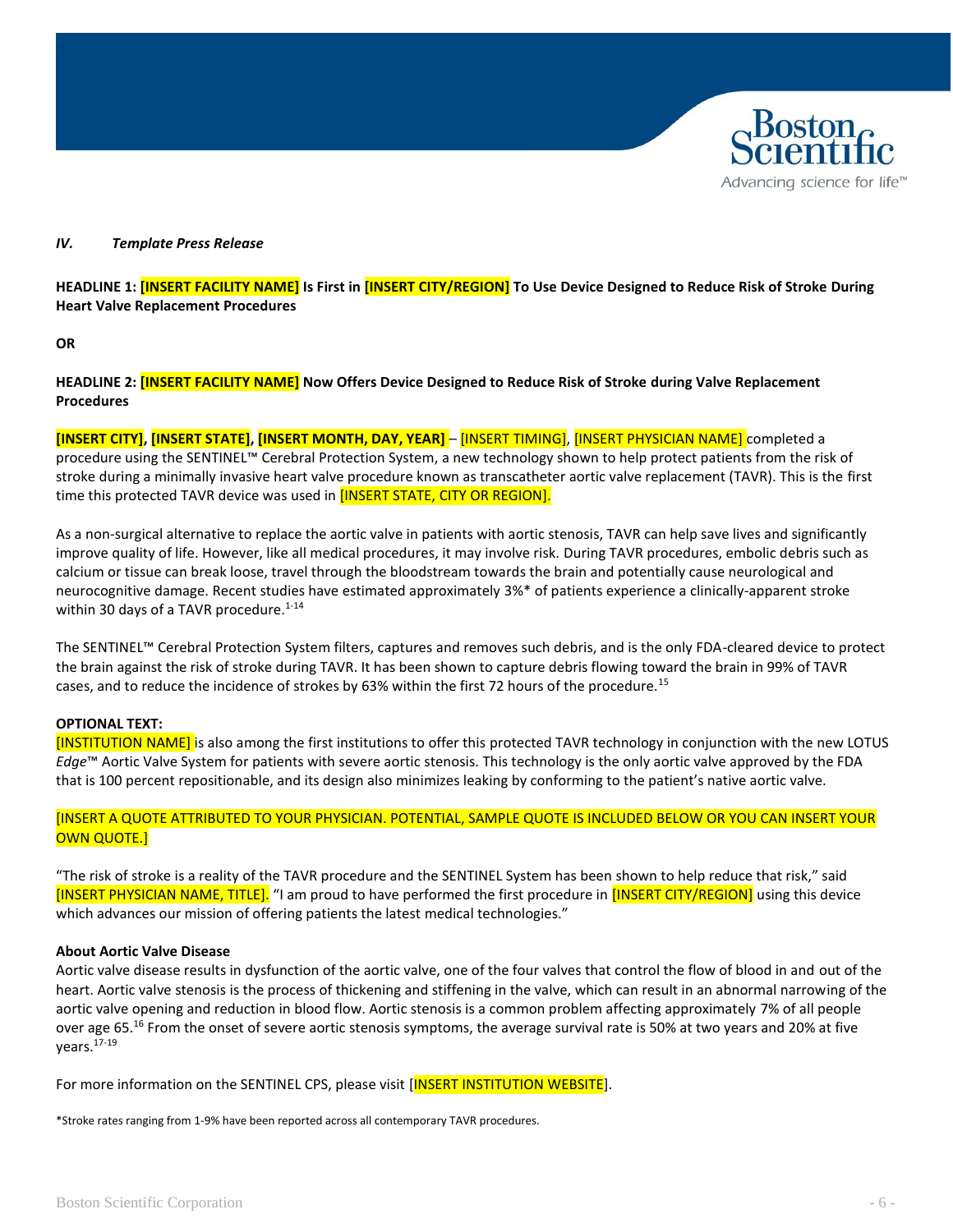

#### [INSERT CLINIC BOILERPLATE DESCRIPTION HERE]

**CONTACT:** 

[HOSPITAL PR CONTACT NAME] [TITLE], [HOSPITAL NAME] [PHONE NUMBER] [EMAIL ADDRESS]

- 1. Kapadia, et al. Cerebral Embolic Protection During Transcatheter Aortic Valve Replacement. J Am Coll Cardiol. 2017 Jan 31;69(4):367-377. doi: 10.1016/j.jacc.2016.10.023.
- 2. Popma, et al. Transcatheter Aortic-Valve Replacement with a Self-Expanding Valve in Low-Risk Patients. N Engl J Med. 2019 May 2;380(18):1706-1715. doi: 10.1056/NEJMoa1816885.
- 3. Mack, et al. Transcatheter Aortic-Valve Replacement with a Balloon-Expandable Valve in Low-Risk Patients. N Engl J Med. 2019 May 2;380(18):1695-1705. doi: 10.1056/NEJMoa1814052.
- 4. Linke, et al. Treatment of Aortic Stenosis With a Self-Expanding, Resheathable Transcatheter Valve. Circ Cardiovasc Interv. 2018 Feb;11(2):e005206. doi: 10.1161/CIRCINTERVENTIONS.117.005206. (SUPPLEMENT)
- 5. Sondergaard, et al. One-Year Outcomes with a Self-Expanding, Repositionable Transcatheter Heart Valve in Severe Aortic Stenosis Patients: PORTICO-I. J Am Coll Cardiol. 2018 Dec 11;72(23 Pt A):2859-2867. doi: 10.1016/j.jacc.2018.09.014.
- 6. Grube, et al. J Am Coll Cardiol. Clinical Outcomes With a Repositionable Self-Expanding Transcatheter Aortic Valve Prosthesis: The International FORWARD Study. Aug 15;70(7):845-853. doi: 10.1016/j.jacc.2017.06.045.
- 7. Grube E. presented at Euro PCR 2019.
- 8. Thourani, et al. Transcatheter aortic valve replacement versus surgical valve replacement in intermediate-risk patients: a propensity score analysis. Lancet. 2016 May 28;387(10034):2218-25. doi: 10.1016/S0140-6736(16)30073-3.
- 9. Kodali, et al. Early clinical and echocardiographic outcomes after SAPIEN 3 transcatheter aortic valve replacement in inoperable, high-risk and intermediate-risk patients with aortic stenosis. Eur Heart J. 2016 Jul 21;37(28):2252-62. doi: 10.1093/eurheartj/ehw112.
- 10. Meredith, et al. Repositionable percutaneous aortic valve implantation with the LOTUS valve: 30-day and 1-year outcomes in 250 high-risk surgical patients. EuroIntervention. 2017 Sep 20;13(7):788-795. doi: 10.4244/EIJ-D-16-01024.
- 11. Feldman, et al. Effect of Mechanically Expanded vs Self-Expanding Transcatheter Aortic Valve Replacement on Mortality and Major Adverse Clinical Events in High-Risk Patients With Aortic Stenosis: The REPRISE III Randomized Clinical Trial. JAMA. 2018 Jan 2;319(1):27-37. doi: 10.1001/jama.2017.19132.
- 12. Van Mieghem, et al. Use of a Repositionable and Fully Retrievable Aortic Valve in Routine Clinical Practice: The RESPOND Study and RESPOND Extension Cohort. JACC Cardiovasc Interv. 2019 Jan 14;12(1):38-49. doi: 10.1016/j.jcin.2018.10.052.
- 13. Tchétché, et al. 1-Year Outcomes of the CENTERA-EU Trial Assessing a Novel Self-Expanding Transcatheter Heart Valve. JACC Cardiovasc Interv. 2019 Apr 8;12(7):673-680. doi: 10.1016/j.jcin.2019.01.231.
- 14. Thyregod, et al. Transcatheter Versus Surgical Aortic Valve Replacement in Patients With Severe Aortic Valve Stenosis: 1-Year Results From the All-Comers NOTION Randomized Clinical Trial. J Am Coll Cardiol. 2015 May 26;65(20):2184-94. doi: 10.1016/j.jacc.2015.03.014.
- 15. SENTINEL trial. Data presented at SENTINEL FDA Advisory Panel, February 23, 2017.
- 16. Arora, et al. Transcatheter Aortic Valve Replacement: Comprehensive Review and Present Status. Tex Heart Inst J. 2017 Feb 1;44(1):29-38. doi: 10.14503/THIJ-16-5852.
- 17. Grimard, et al. Aortic Stenosis: Diagnosis and Treatment. Am Family Physician. 2008; 78(6):717-725.
- 18. Ramaraj, et al. Degenerative Aortic Stenosis. BMJ. 2008; 336(7643):550-555.
- 19. Lester, et al. CHEST 1998; 113:1109-14.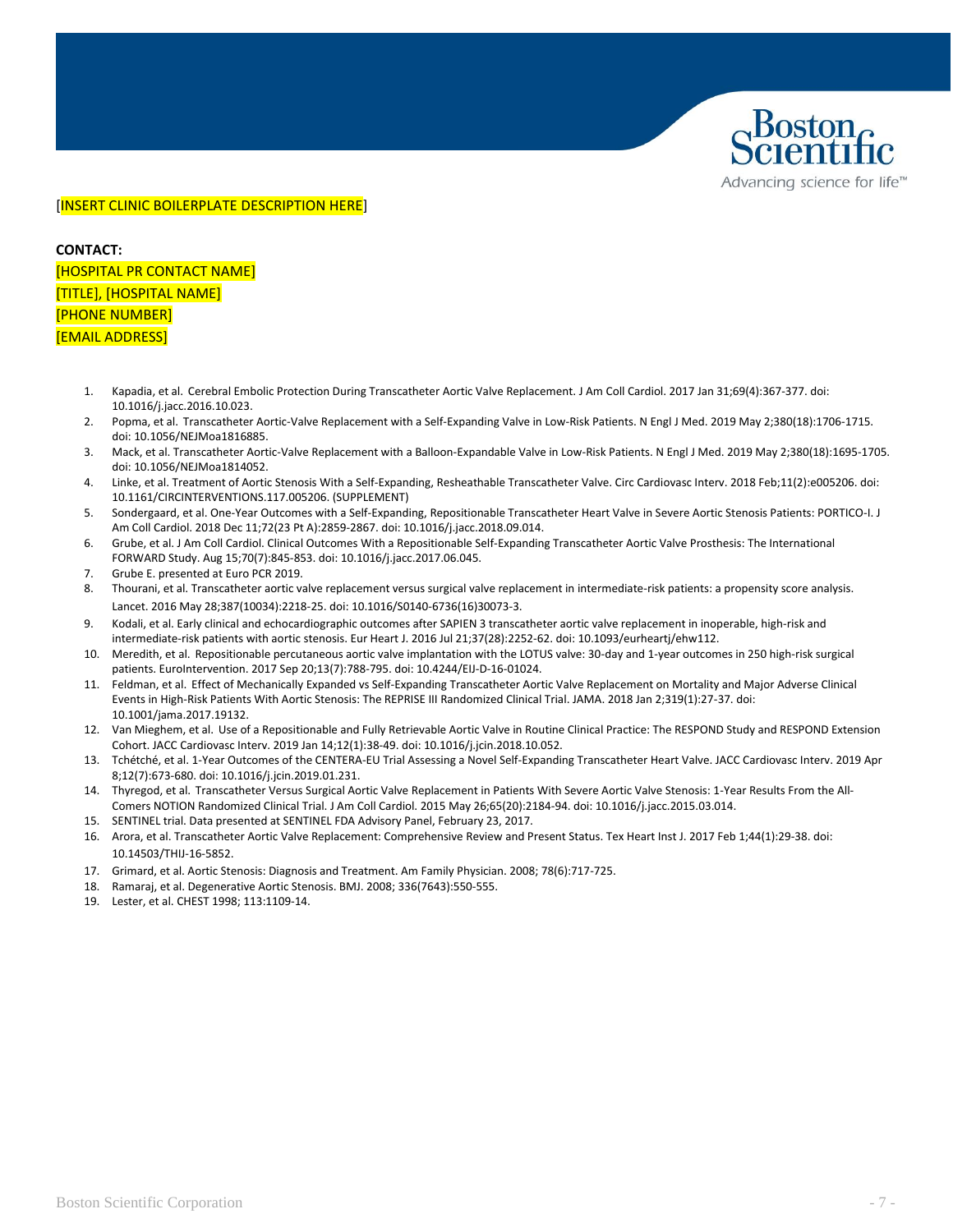# Advancing science for life<sup>™</sup>

#### <span id="page-7-0"></span>*V. Template Media Pitch*

SUBJECT LINE: [INSERT FACILITY NAME] Is [First/Among First] in [INSERT CITY/REGION] to use Device Designed to Reduce Risk of Stroke during Heart Valve Replacement Procedures

#### [INSERT REPORTER NAME],

[INSERT TIMING], Dr. [INSERT NAME] of [INSERT INSTITUTION NAME] is one of the first cardiologists in [INSERT CITY/REGION] to use a device shown to protect patients with aortic stenosis from stroke during a minimally-invasive transcatheter aortic valve replacement (TAVR) procedure to restore proper blood to the diseased valve.

#### **OR**

[*ALTERNATIVE INTRO/PATIENT STORY DETAILS IF AVAILABLE/OF INTEREST AND HAVE PATIENT CONSENT; PLEASE CONSULT WITH YOUR LEGAL COUNSEL TO ENSURE PROPER CONSENT FORM*].

[INSERT TIMING], a [INSERT CITY, REGION] man/woman has become the first patient in the area to undergo a minimally-invasive transcatheter aortic valve replacement (TAVR) procedure while using a new technology to protect his/her brain from the risk of stroke. The procedure was performed at [INSERT FACILITY NAME].

As a non-surgical alternative to replace the aortic valve in patients with aortic stenosis, TAVR can help save lives and significantly improve quality of life. However, like all medical procedures, it may involve risk. Embolic debris such as calcium or tissue can break loose during the procedure, travel through the bloodstream towards the brain and potentially cause neurological and neurocognitive damage. Recent studies have estimated that approximately 3%\* of patients who are undergoing a TAVR procedure experience a clinically-apparent stroke within 30 days.<sup>1-14</sup>

The SENTINEL™ Cerebral Protection System filters, captures and removes debris, and is the only FDA-cleared device to protect patients against the risk of stroke during TAVR. It has been shown to capture debris flowing toward the brain in 99% of TAVR cases, and to reduce the incidence of strokes by 63% within the first 72 hours of the procedure.<sup>15</sup>

#### **OPTIONAL TEXT:**

[INSTITUTION NAME] is also among the first institutions to offer this protected TAVR technology in conjunction with the newly FDAapproved LOTUS *Edge*™ Aortic Valve System for patients with severe aortic stenosis.

A news release with more information about the SENTINEL device is included below. Please let me know if I can help facilitate an interview with the patient or **[PHYSICIAN NAME]**.

\*Stroke rates ranging from 1-9% have been reported across all contemporary TAVR procedures.

Best,

[INSERT NAME & CONTACT INFORMATION]

[INSERT FULL TEXT OF PRESS RELEASE]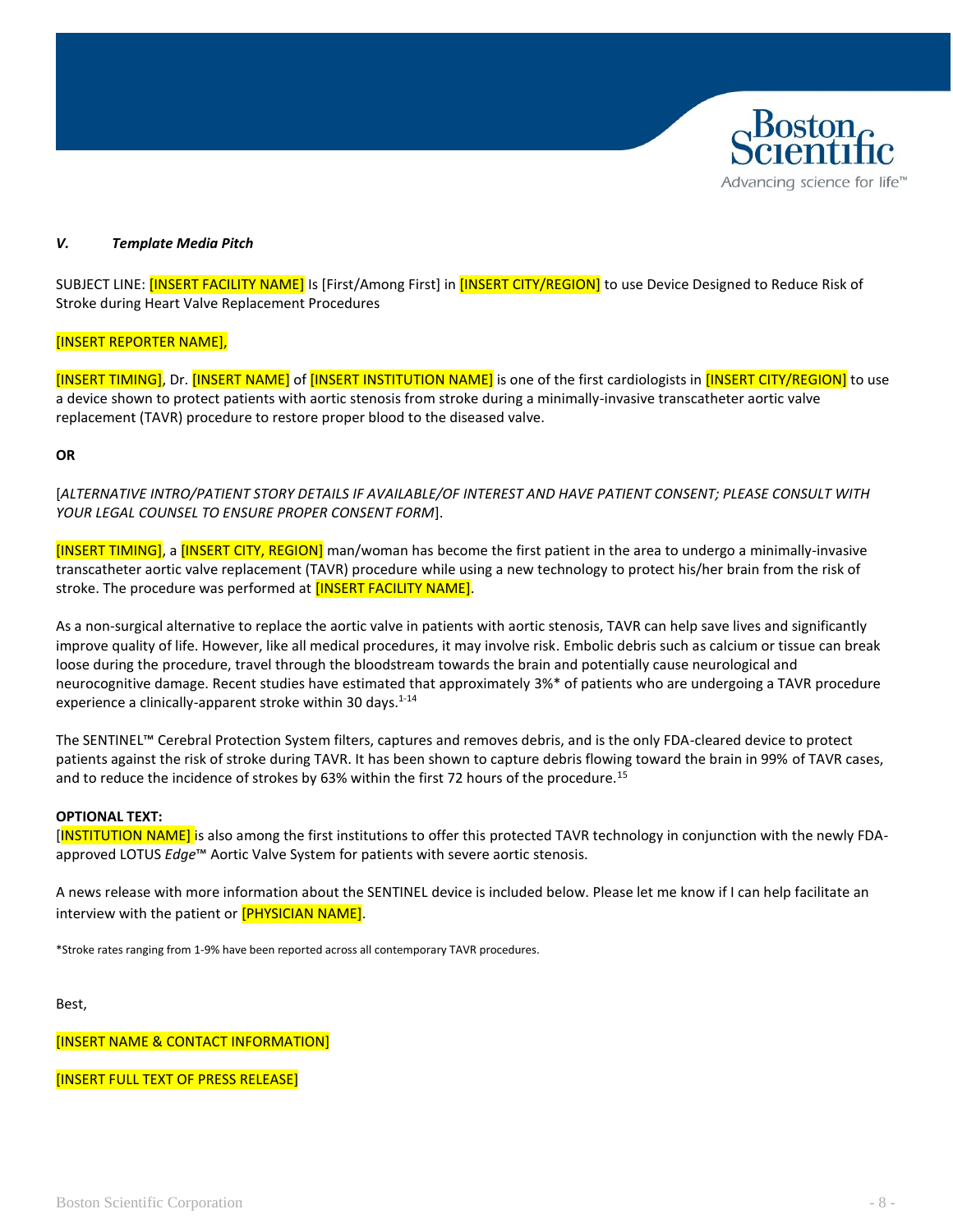

Advancing science for life<sup>™</sup>

- 1. Kapadia, et al. Cerebral Embolic Protection During Transcatheter Aortic Valve Replacement. J Am Coll Cardiol. 2017 Jan 31;69(4):367-377. doi: 10.1016/j.jacc.2016.10.023.
- 2. Popma, et al. Transcatheter Aortic-Valve Replacement with a Self-Expanding Valve in Low-Risk Patients. N Engl J Med. 2019 May 2;380(18):1706-1715. doi: 10.1056/NEJMoa1816885.
- 3. Mack, et al. Transcatheter Aortic-Valve Replacement with a Balloon-Expandable Valve in Low-Risk Patients. N Engl J Med. 2019 May 2;380(18):1695-1705. doi: 10.1056/NEJMoa1814052.
- 4. Linke, et al. Treatment of Aortic Stenosis With a Self-Expanding, Resheathable Transcatheter Valve. Circ Cardiovasc Interv. 2018 Feb;11(2):e005206. doi: 10.1161/CIRCINTERVENTIONS.117.005206. (SUPPLEMENT)
- 5. Sondergaard, et al. One-Year Outcomes with a Self-Expanding, Repositionable Transcatheter Heart Valve in Severe Aortic Stenosis Patients: PORTICO-I. J Am Coll Cardiol. 2018 Dec 11;72(23 Pt A):2859-2867. doi: 10.1016/j.jacc.2018.09.014.
- 6. Grube, et al. J Am Coll Cardiol. Clinical Outcomes With a Repositionable Self-Expanding Transcatheter Aortic Valve Prosthesis: The International FORWARD Study. Aug 15;70(7):845-853. doi: 10.1016/j.jacc.2017.06.045.
- 7. Grube E. presented at Euro PCR 2019.
- 8. Thourani, et al. Transcatheter aortic valve replacement versus surgical valve replacement in intermediate-risk patients: a propensity score analysis. Lancet. 2016 May 28;387(10034):2218-25. doi: 10.1016/S0140-6736(16)30073-3.
- 9. Kodali, et al. Early clinical and echocardiographic outcomes after SAPIEN 3 transcatheter aortic valve replacement in inoperable, high-risk and intermediate-risk patients with aortic stenosis. Eur Heart J. 2016 Jul 21;37(28):2252-62. doi: 10.1093/eurheartj/ehw112.
- 10. Meredith, et al. Repositionable percutaneous aortic valve implantation with the LOTUS valve: 30-day and 1-year outcomes in 250 high-risk surgical patients. EuroIntervention. 2017 Sep 20;13(7):788-795. doi: 10.4244/EIJ-D-16-01024.
- 11. Feldman, et al. Effect of Mechanically Expanded vs Self-Expanding Transcatheter Aortic Valve Replacement on Mortality and Major Adverse Clinical Events in High-Risk Patients With Aortic Stenosis: The REPRISE III Randomized Clinical Trial. JAMA. 2018 Jan 2;319(1):27-37. doi: 10.1001/jama.2017.19132.
- 12. Van Mieghem, et al. Use of a Repositionable and Fully Retrievable Aortic Valve in Routine Clinical Practice: The RESPOND Study and RESPOND Extension Cohort. JACC Cardiovasc Interv. 2019 Jan 14;12(1):38-49. doi: 10.1016/j.jcin.2018.10.052.
- 13. Tchétché, et al. 1-Year Outcomes of the CENTERA-EU Trial Assessing a Novel Self-Expanding Transcatheter Heart Valve. JACC Cardiovasc Interv. 2019 Apr 8;12(7):673-680. doi: 10.1016/j.jcin.2019.01.231.
- 14. Thyregod, et al. Transcatheter Versus Surgical Aortic Valve Replacement in Patients With Severe Aortic Valve Stenosis: 1-Year Results From the All-Comers NOTION Randomized Clinical Trial. J Am Coll Cardiol. 2015 May 26;65(20):2184-94. doi: 10.1016/j.jacc.2015.03.014.
- 15. SENTINEL trial. Data presented at SENTINEL FDA Advisory Panel, February 23, 2017.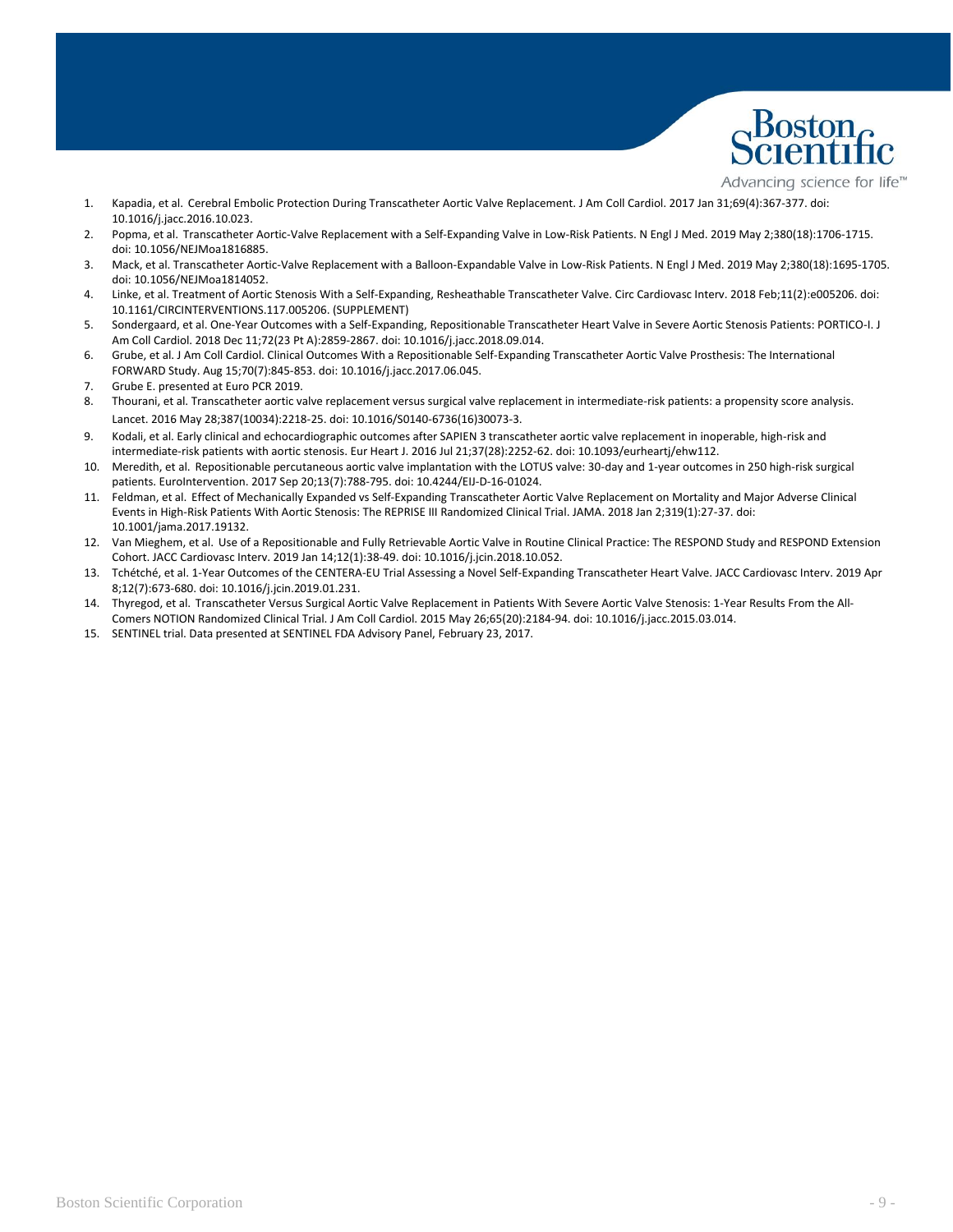

#### *VI. Sample Website Copy about SENTINEL™ Cerebral Protection System*

<span id="page-9-0"></span>[INSTITUTION] is proud to offer the SENTINEL™ Cerebral Protection System shown to help protect patients from risk of stroke during a transcatheter aortic valve replacement (TAVR) procedure.

As a non-surgical alternative for these patients, TAVR can save lives and significantly improve quality of life, but like all medical procedures, it may involve risk.

During the TAVR procedure, pieces of the calcified heart valve or other embolic debris can break loose and travel through the arteries toward the brain. This may block blood flow to the brain, which can cause long-term damage. Unfortunately, the damage is difficult to predict.

The SENTINEL Cerebral Protection System is the first and only device in the U.S. to offer protection from the risk of stroke during TAVR. It works by capturing embolic debris dislodged during TAVR before it can reach the brain.

Clinical trials involving more than 3,500\* patients have demonstrated that the SENTINEL device is safe and effective. The SENTINEL Cerebral Protection technology has been used to protect thousands of patients worldwide and is the most-studied embolic protection device in its field. Studies show more than a 60% reduction in TAVR-related strokes when the SENTINEL Cerebral Protection was used.  $1-3$ 

To learn more about the SENTINEL device, please visi[t http://www.bostonscientific.com/sentinel](http://www.bostonscientific.com/sentinel)

#### [To learn more about (*insert link to any info about TAVR or valve disease you may have on your website*), click here.]

- 1. Van Mieghem N. Snapshots from Real World High Volume Single Center Experiences with Sentinel Cerebral Embolic Protection During TAVR, Erasmus Medical Center, presented at TVT 2018.
- 2. Seeger J. Snapshots from Real World High Volume Single Center Experiences with Sentinel Cerebral Embolic Protection During TAVR, University of Ulm, presented at TVT 2018.
- 3. Chakravarty T. Snapshots from Real World High Volume Single Center Experiences with Sentinel Cerebral Embolic Protection During TAVR, Cedars Sinai Medical Center, presented at TVT 2018.
- \* Clinical studies including 3,500 patients, with 2,600 receiving the SENTINEL device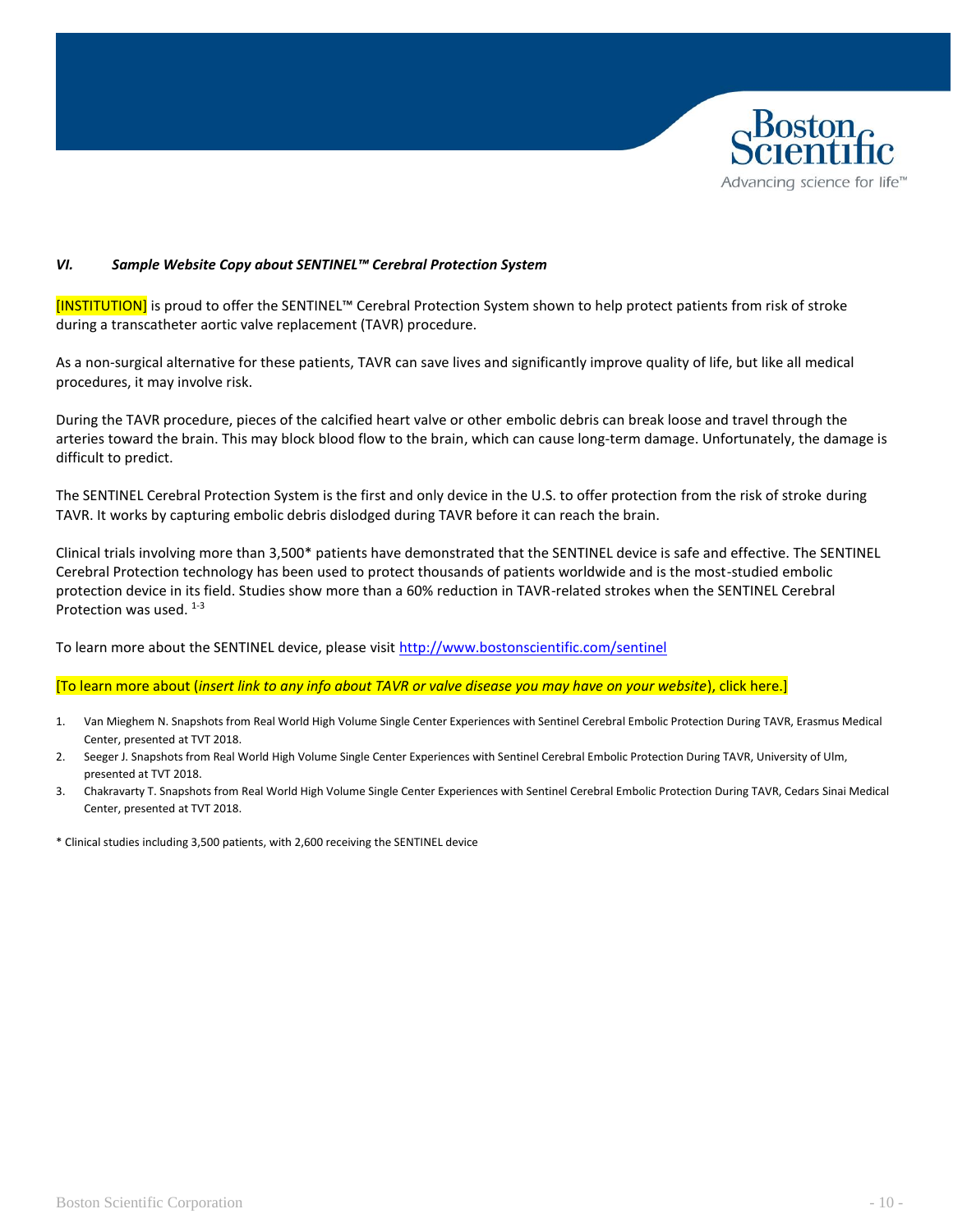

#### <span id="page-10-0"></span>*VII. Social Media Posts*

Below are template Twitter, Facebook and LinkedIn posts that you can use to announce the first procedure at your facility and generate interest in your use of the SENTINEL™ device throughout the year. Keep in mind:

- For added engagement with your followers:
	- $\circ$  Include a photo of the physician who performed the first procedure or a photo of the patient with any of the messages. *[Make sure to obtain appropriate permissions to publish the images.]*
	- o Consider using an image of the device in relevant posts.
	- o Develop an infographic or quote card that highlights a key statistic.
	- o Incorporate the #TAVR hashtag.
- You can create a shortened web link also known as a bit.ly by copying and pasting the web address of your desired page destination into https://bitly.com/. It will produce a shorter web link that can be tracked.

#### **Sample Posts**

#### **Tweets:**

- Proud to be first in [INSERT STATE/REGION] to offer #TAVR patients with an extra layer of protection from #stroke risk the SENTINEL System. #ProtectedTAVR
- Patient safety is our #1 priority. See how the SENTINEL System reduces #stroke risk in #TAVR procedures. #ProtectedTAVR <https://bit.ly/2zJQ1HR> (links to whiteboard video) OR <https://bit.ly/2WYxTb2> (links to patient brochure)
- Excited to offer the new SENTINEL System that captures/removes debris during #TAVR before it can reach the brain. #ProtectedTAVR [bit.ly/2tzh6Jj](https://www.youtube.com/watch?v=Jx9y7HhYyj4) (link to YouTube animation video or hospital release)

#### **LinkedIn post:**

• We are excited to offer advanced technology to help protect patients from the risk of #stroke during #TAVR. The SENTINEL™ Cerebral Protection System filters, captures, and removes potentially dangerous debris before it can reach the brain, and has been shown to reduce the incidence of strokes by 63% within the first 72 hours of the procedure. Read our announcement (link to hospital announcement) and see how it works here:<https://bit.ly/2zJQ1HR> (links to whiteboard video) OR <https://bit.ly/2WYxTb2> (links to patient brochure)

#### **Facebook posts:**

- We are proud to be the first in **[INSERT STATE/REGION]** to offer an extra layer of protection to our patients undergoing minimally invasive heart valve procedure known as transcatheter aortic valve replacement (TAVR). Learn more about the SENTINEL™ Cerebral Protection System here: (link to hospital press release)
- Patient safety is our #1 priority. Our TAVR (transcatheter aortic valve replacement) patients now have the option to help protect themselves from the risk of stroke using the SENTINEL™ Cerebral Protection System, a device that filters, captures, and removes potentially dangerous debris before it can reach the brain. See how it works here:<https://bit.ly/2zJQ1HR> (links to whiteboard video) OR <https://bit.ly/2WYxTb2> (links to patient brochure)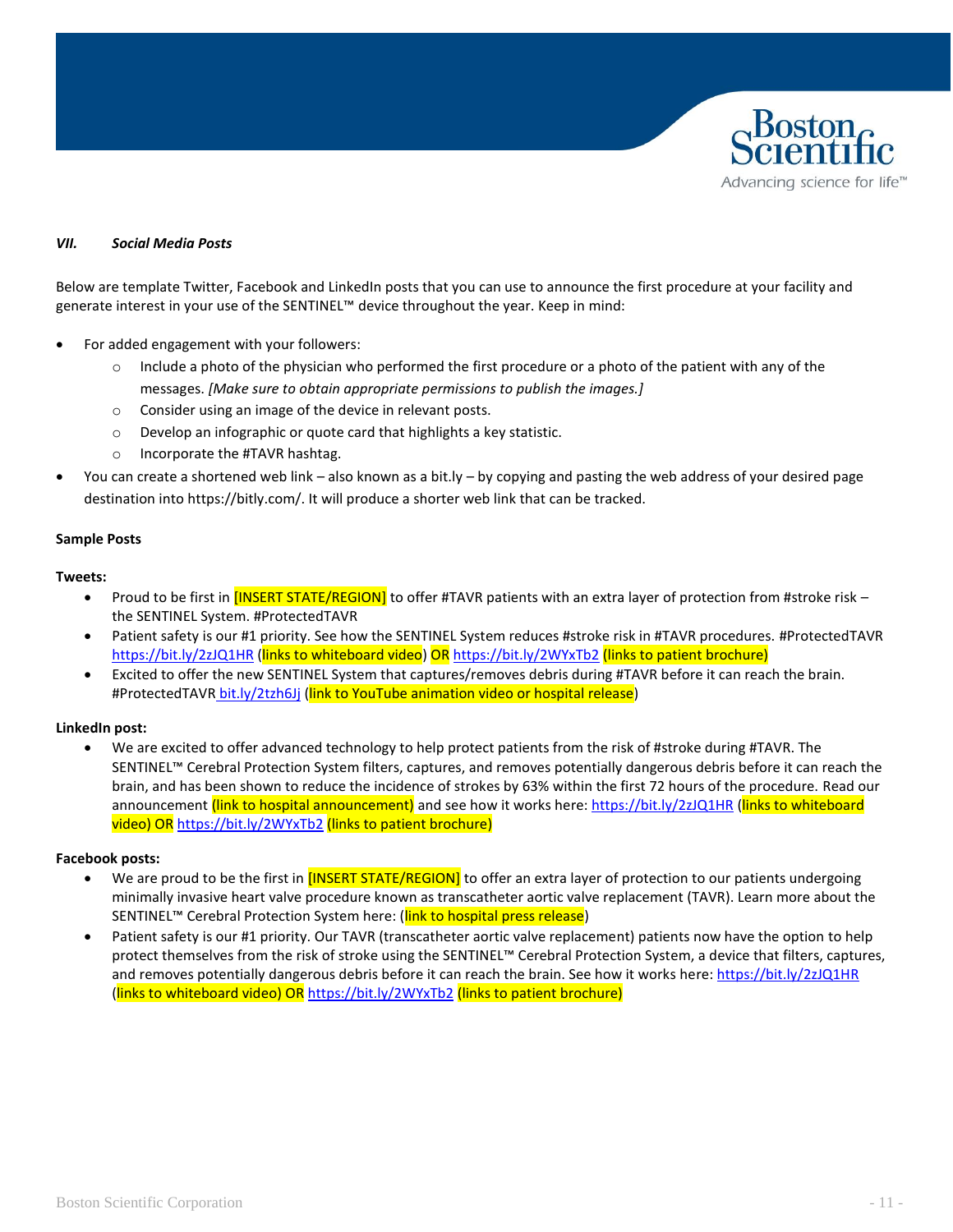

# <span id="page-11-0"></span>**SENTINEL™ Cerebral Protection System**

## **Background Information**



### **What is the SENTINEL Cerebral Protection System (CPS)?**

- The SENTINEL CPS is an FDA-cleared and CE-Marked device predominately used during transcatheter aortic valve replacement (TAVR) procedures for patients with aortic valve stenosis, a thickening and stiffening in the valve which can result in abnormal narrowing of the aortic valve opening and reduction in blood flow.
- The SENTINEL CPS is used to filter, capture and remove debris such as calcium or tissue that can break loose during TAVR procedures and travel through the bloodstream towards the brain and potentially cause neurological damage (e.g., stroke).
- The system is percutaneously delivered with an embolic filter delivered to the brachiocephalic artery, and a second embolic filter delivered to the left common carotid artery. At the completion of the procedure, the filters and debris are recaptured into the catheter and removed from the patient.
- The SENTINEL CPS received CE Mark in 2014 and was cleared for use by the U.S. FDA in 2017. The system is commercially available in Europe, the U.S. and select countries in Asia.

### **SENTINEL Cerebral Protection System Clinical Results**

- The SENTINEL CPS has been used in more than 20,000 procedures globally to-date.<sup>1</sup>
- 3,500\* patients have been studied in randomized controlled trials and registries.
- The pivotal US SENTINEL IDE trial demonstrated:
	- $\circ$  63% reduction in peri-procedural "all stroke" to day 3 (3.0% vs 8.2%)<sup>2</sup>
	- $\circ$  99% debris capture and retrieval verified by independent core-lab<sup>2</sup>
- Post market studies with over 2,000 patients combined prospective/retrospective registries validated a 60-80% peri-procedural relative reduction in neurologist-adjudicated TAVR all-stroke with an average absolute reduction of 3-4% at 72 hours and 7 days post TAVR.<sup>3-5</sup>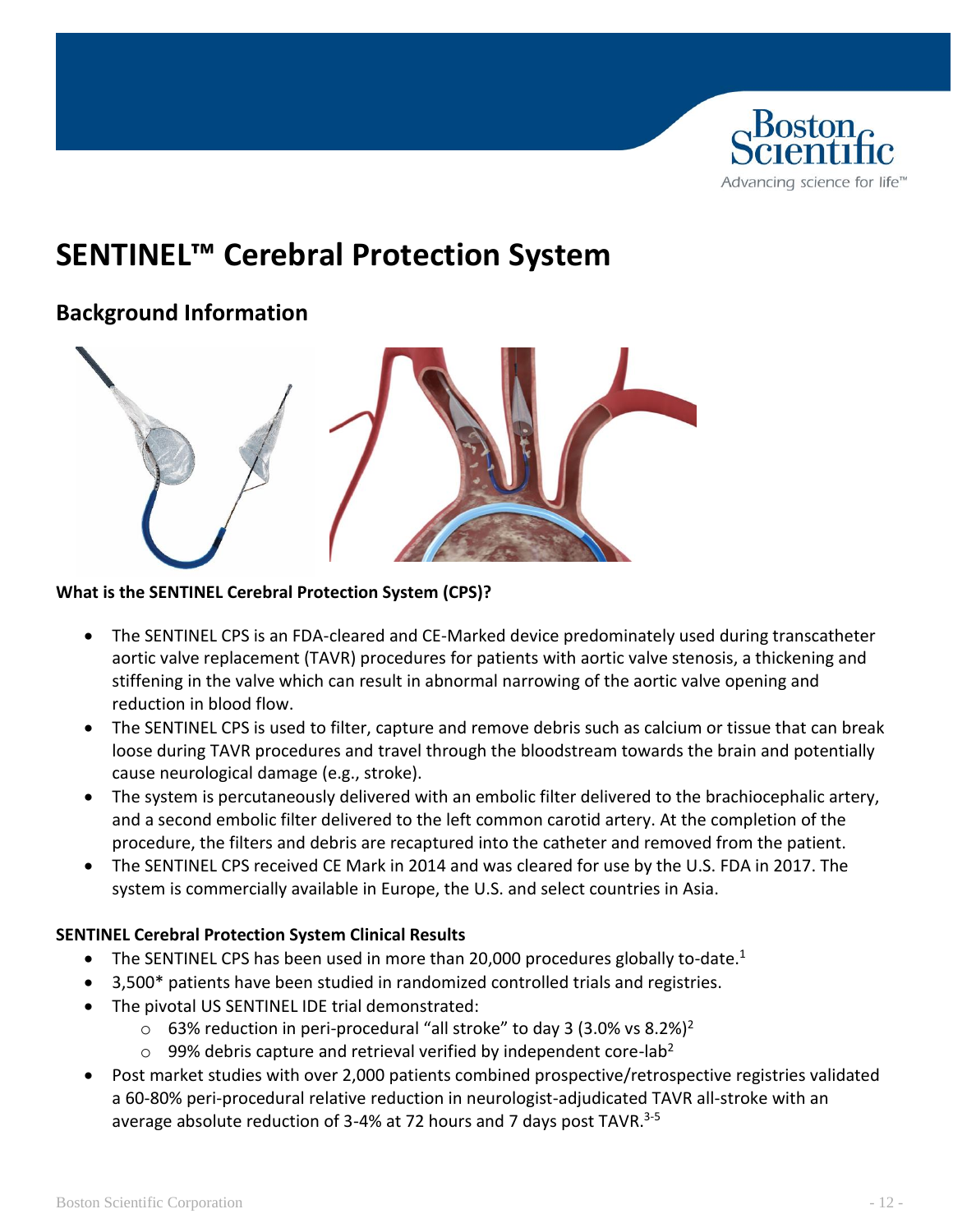

#### **Treating Aortic Valve Disease**

- Aortic valve disease results in dysfunction of the aortic valve, one of the four valves that control the flow of blood in and out of the heart.
- Aortic valve stenosis, the thickening and stiffening of the valve, is the most common valvular heart disease in the world, affecting approximately 7% of all people over age 65.<sup>6</sup>
- TAVR is a minimally-invasive procedure to replace the aortic valve in patients with aortic stenosis. In fact, an estimated 82,000 TAVR cases will be performed in the U.S. in 2019, and that number is expected to grow to 164,000 by 2025.<sup>7</sup>
- Embolic debris such as calcium or tissue can break loose during the procedure, travel through the bloodstream towards the brain and potentially cause neurological and neurocognitive damage.
- Recent studies have estimated approximately 3%\* of patients experience a clinically-apparent stroke within 30 days of a TAVR procedure. 8-21

#### **Additional Resources:**

- Learn more about the SENTINEL Cerebral Protection System at [www.bostonscientific.com/sentinel](http://www.bostonscientific.com/sentinel) or [www.treattheheart.com.](http://www.treattheheart.com/)
- Download a product image [here](http://news.bostonscientific.com/image-gallery?cat=2982) as well as device animation and additional resources [here.](https://www.bostonscientific.com/en-US/medical-specialties/structural-heart/sentinel-cerebral-protection-system/sentinel-resources.html)

\*Stroke rates ranging from 1-9% have been reported across all contemporary TAVR procedures.

- 1. Boston Scientific Corporation data on file. 2019.
- 2. SENTINEL trial. Data presented at SENTINEL FDA Advisory Panel, February 23, 2017.
- 3. Seeger, et al. Cerebral Embolic Protection During Transcatheter Aortic Valve Replacement Significantly Reduces Death and Stroke Compared With Unprotected Procedures, JACC Cardiovasc Interv. 2017 Nov 27;10(22):2297-2303. doi: 10.1016/j.jcin.2017.06.037.
- 4. Van Mieghem N, Snapshots from Real World High Volume Single Center Experiences with Sentinel Cerebral Embolic Protection During TAVR, Erasmus Medical Center, presented at TVT 2018.
- 5. Chakravarty T, Snapshots from Real World High Volume Single Center Experiences with Sentinel Cerebral Embolic Protection During TAVR, Cedars Sinai Medical Center, presented at TVT 2018.
- 6. Arora, et al. Transcatheter Aortic Valve Replacement: Comprehensive Review and Present Status. Tex Heart Inst J. 2017 Feb 1;44(1):29-38. doi: 10.14503/THIJ-16-5852.
- 7. Leon M. presented at CRT 2018.
- 8. Kapadia, et al. Cerebral Embolic Protection During Transcatheter Aortic Valve Replacement. J Am Coll Cardiol. 2017 Jan 31;69(4):367-377. doi: 10.1016/j.jacc.2016.10.023.
- 9. Popma, et al. Transcatheter Aortic-Valve Replacement with a Self-Expanding Valve in Low-Risk Patients. N Engl J Med. 2019 May 2;380(18):1706-1715. doi: 10.1056/NEJMoa1816885.
- 10. Mack, et al. Transcatheter Aortic-Valve Replacement with a Balloon-Expandable Valve in Low-Risk Patients. N Engl J Med. 2019 May 2;380(18):1695-1705. doi: 10.1056/NEJMoa1814052.
- 11. Linke, et al. Treatment of Aortic Stenosis With a Self-Expanding, Resheathable Transcatheter Valve. Circ Cardiovasc Interv. 2018 Feb;11(2):e005206. doi: 10.1161/CIRCINTERVENTIONS.117.005206. (SUPPLEMENT)
- 12. Sondergaard, et al. One-Year Outcomes with a Self-Expanding, Repositionable Transcatheter Heart Valve in Severe Aortic Stenosis Patients: PORTICO-I. J Am Coll Cardiol. 2018 Dec 11;72(23 Pt A):2859-2867. doi: 10.1016/j.jacc.2018.09.014.
- 13. Grube, et al. J Am Coll Cardiol. Clinical Outcomes With a Repositionable Self-Expanding Transcatheter Aortic Valve Prosthesis: The International FORWARD Study. Aug 15;70(7):845-853. doi: 10.1016/j.jacc.2017.06.045.
- 14. Grube E. presented at Euro PCR 2019.
- 15. Thourani, et al. Transcatheter aortic valve replacement versus surgical valve replacement in intermediate-risk patients: a propensity score analysis. Lancet. 2016 May 28;387(10034):2218-25. doi: 10.1016/S0140-6736(16)30073-3.